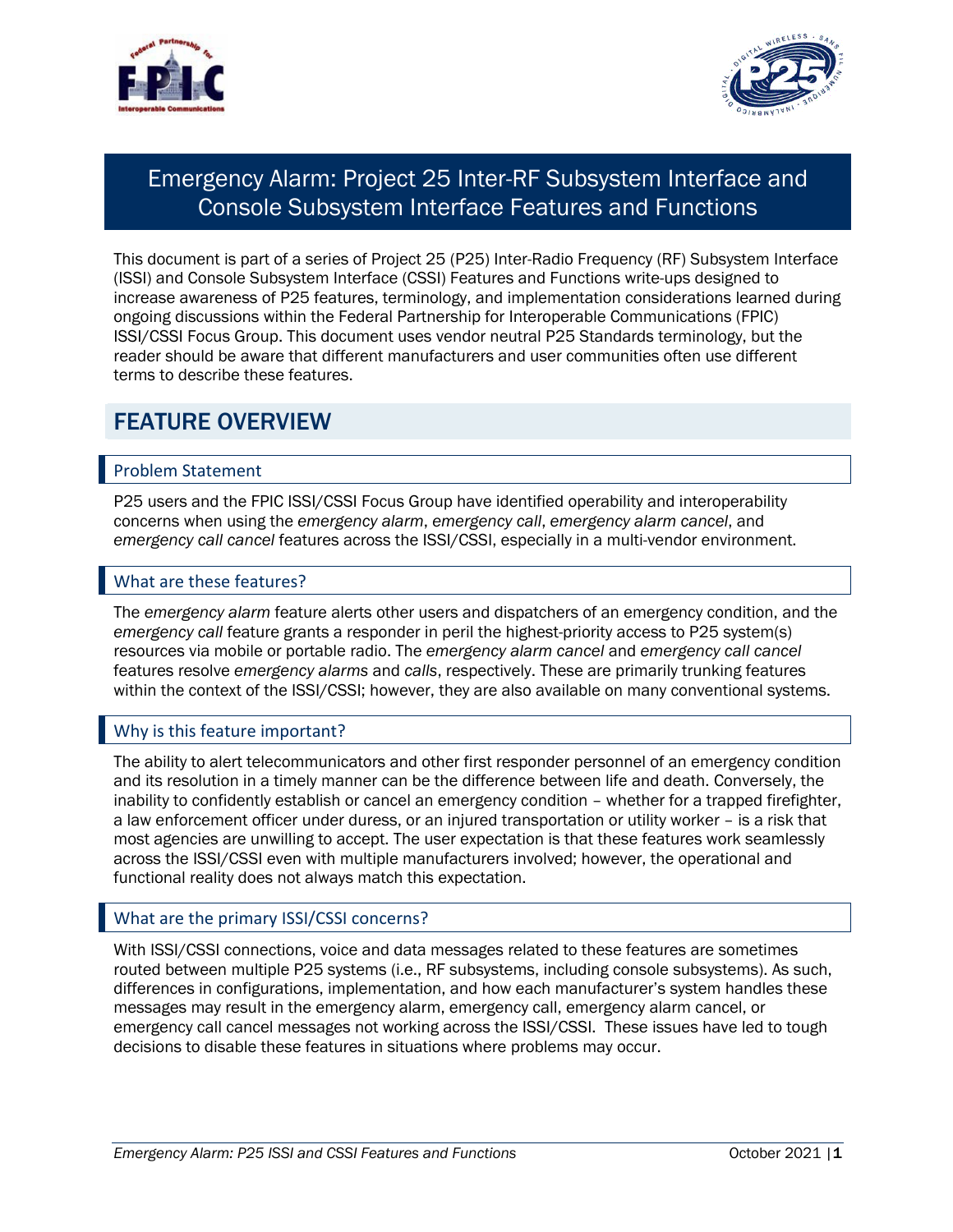



### What is being done about this?

 For prospective users, it is important to be aware of potential interoperability concerns that may occur across the ISSI/CSSI. Robust features testing can identify emergency alarm, call, and cancel issues across different manufacturer systems, software revisions, and configurations.<sup>1</sup>

## SECTION 1: INTRODUCTION

 Features related to the declaration and resolution of user emergencies – referred to as "emergency condition" or "emergency status" in the P25 Standards – represent a critical and lifesaving P25 user need. Emergency conditions constitute the highest priority voice and data communications firefighter, a law enforcement officer under duress, an injured transportation or utility worker, or another life-safety situation, the ability to alert dispatch and other first responder personnel in a timely manner can be the difference between life and death. In these situations, a typical emergency transmissions (typically for the affected talkgroup and/or user). Whether the emergency is a trapped condition unfolds in the following steps:



#### *Figure 1 - Emergency Condition Overview*

 *\*Emergency Alarm and Emergency Call are explained in the next section. These are distinct services, handled differently by the P25 Standards and implemented uniquely by the manufacturers.* 

 <sup>1</sup> Interoperability testing of P25 features and functions is on the Project 25 Compliance Assessment Program product development or during system implementation. (CAP) roadmap. Currently, interoperability testing is conducted by manufacturers as either a part of their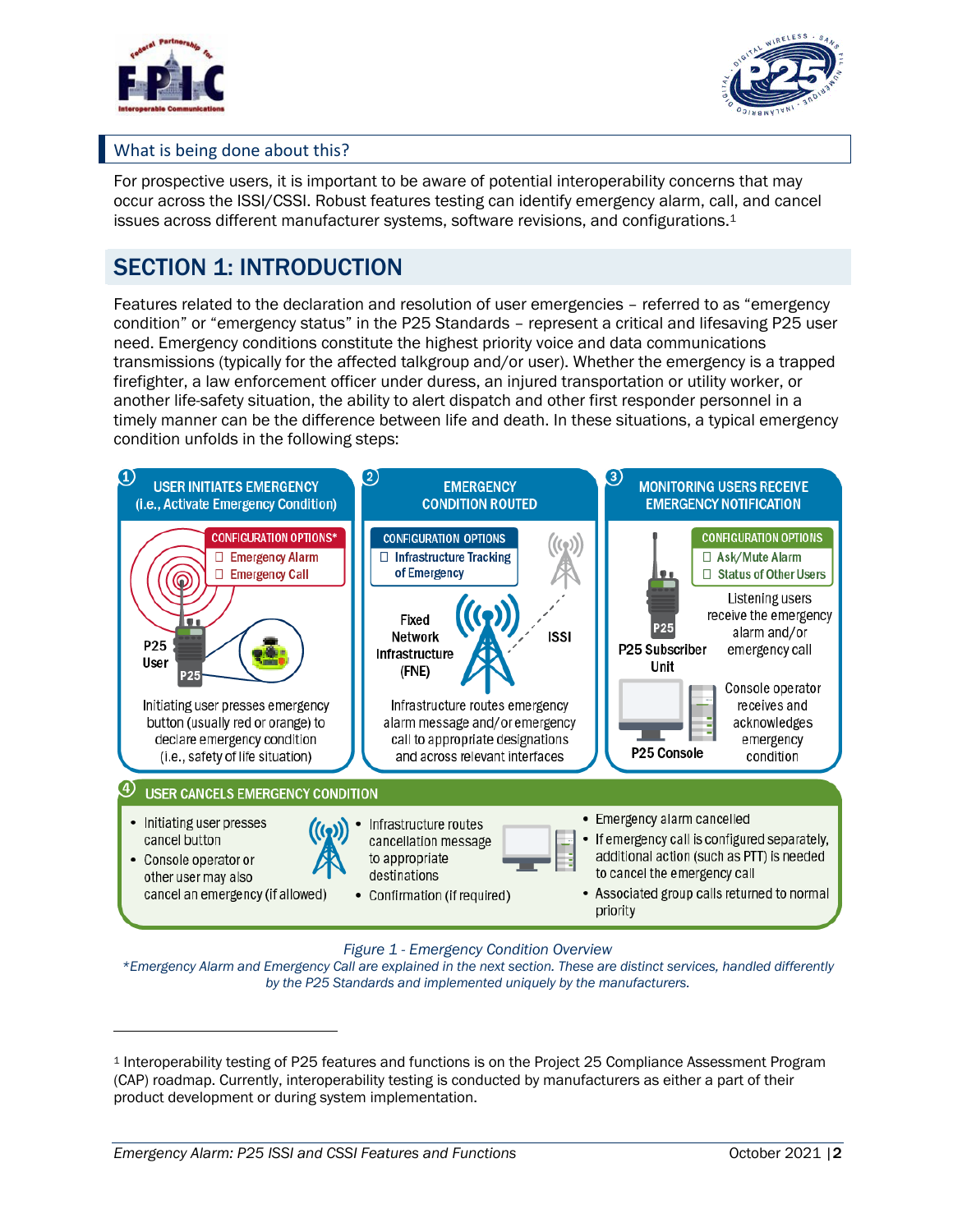



### Defining the Terms

 When an end user activates an emergency (i.e., presses the emergency button on his or her across the system infrastructure or ISSI/CSSI interfaces. Operationally, terms such as "emergency alarm," "emergency alert," "emergency call," and "group emergency" are often used interchangeably to describe the ability for an end user to declare an emergency condition. As such, these terms are commonly misconstrued as a single feature. subscriber unit [SU]), it does not matter to him or her how an emergency condition is conveyed

 However, within the context of P25 Standards and cross-manufacturer interoperability, these terms represent complementary yet distinct features that are handled differently by P25 systems. When addressing interoperability and operability challenges, it is important to understand the differences among these terms. When initiating an emergency condition, the two primary terms used by the P25 Standards are:

- Emergency Alarm (Emergency Alert) the supplementary data feature for transmitting an alarm/alert message to a dispatcher (or infrastructure) indicating an emergency status for a user or talkgroup
- *Emergency Call (Group Emergency Call, or Emergency Group Call) a voice transmission*  intended for a group of users in a radio system during an emergency condition. In an emergency group call, a talkgroup is granted the highest priority (including ruthless preemption if enabled) on the P25 system, but otherwise follows standard group call procedures

 Similarly, terms such as "emergency alarm cancel" or "group emergency cancel" may be used to describe the cancellation, "clearing," or "knock down" of an emergency condition:

- Emergency Alarm Cancel clears the emergency alarm/alert notification of the SU and/or associated group. There is a separate feature called the "*group emergency cancel*" that applies to trunked systems; however, in most situations, this feature is synonymous with *emergency alarm cancel*
- **Emergency Call Cancel -** clears the emergency status of group calls. The emergency call *cancel* is often tied to the *emergency alarm cancel,* but this is not always the case because emergency calls and emergency alarms are separate features

### SECTION 2: EMERGENCY CONDITION BEHAVIORS AND IMPLEMENTATION VARIABLES

 However, the standard allows implementation variations that result in different behaviors of different manufacturers operates is unknown or unclear to the system operator/users, this could lead to interoperability challenges in a multi-manufacturer ISSI/CSSI environment. As such, it is up to system administrators to understand and configure those options. This section describes general emergency alarm behaviors and identifies areas where system and SU configurations and manufacturer design decisions could lead to different behaviors (i.e., implementation variables). Due to these variations, regular testing is needed to establish and maintain functionality of desired P25 The P25 Standards define general procedures and messaging formats for each of these features. standard services between manufacturers. If what the standard allows and how equipment from features and functions across ISSI/CSSI connections.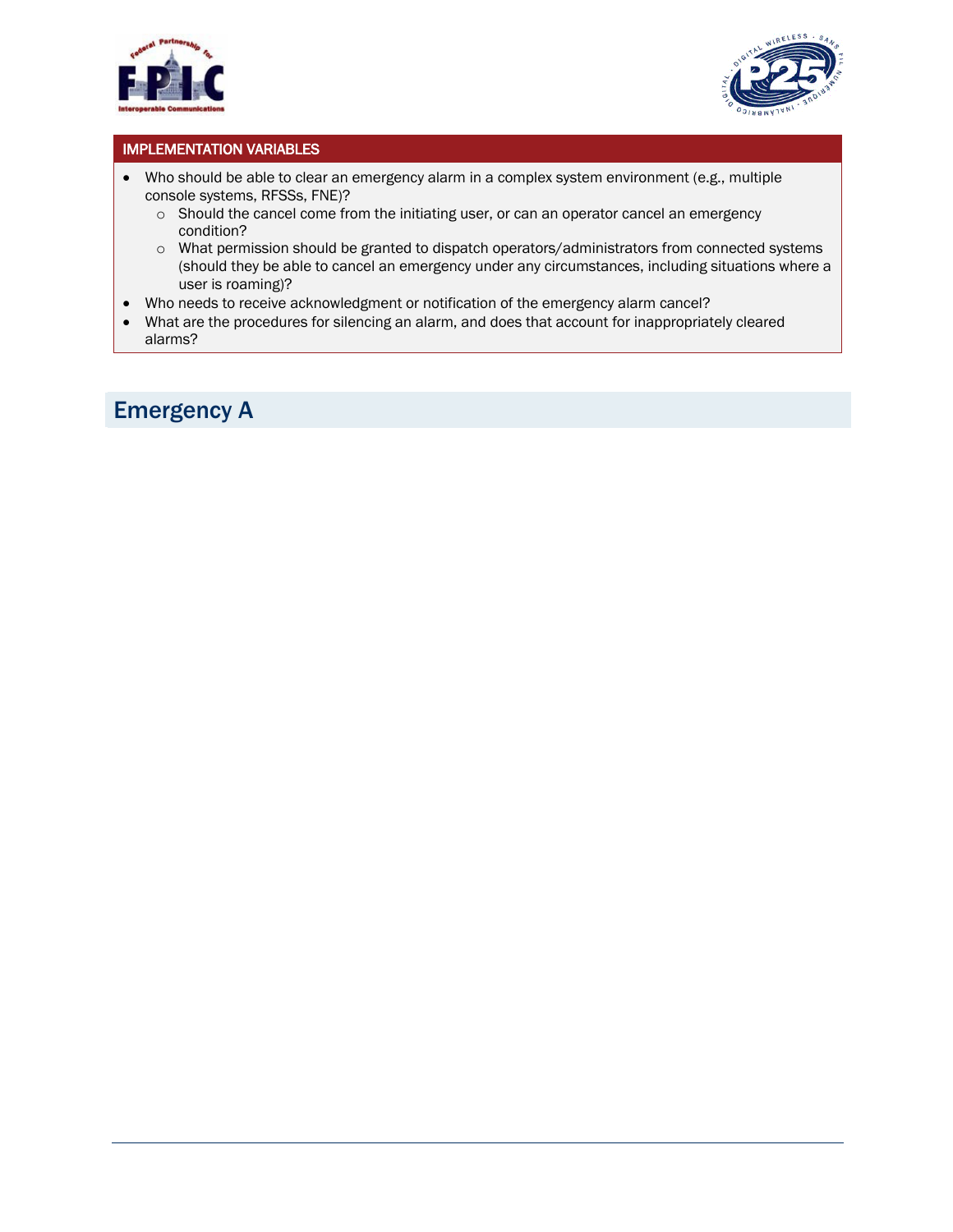



 condition for all talkgroup 1 SUs, whereas System A may not. The systems may also differ in how they trigger and treat *emergency calls* and their associated talkgroups.

 Differences in implementation may lead to missed *emergency alarms* or *emergency calls* and *emergency alarm cancels* where some users are not granted system priority. For example, users have experienced issues where an emergency acknowledgement on a CSSI-connected console is not passed back to the home core. Additional complexities arise when audio patching, encryption, roaming, multiple ISSI/CSSI connections, and/or non-P25 systems are introduced.

 To ensure true interoperability across the ISSI, connected systems must test each feature across all permutations of home, registered, and talkgroup RFSSs to understand expected behaviors across the ISSI.

#### *Table 1 - ISSI Testing Permutations*

Note: This is not a real test plan, but a list of permutations meant to show the complexity of ISSI/CSSI testing.

| <b>Initiating SU</b> | <b>Home RFSS</b> | Registered<br><b>RFSS</b> | <b>Talkgroup</b><br><b>Home</b> | <b>Destination SU</b>               |
|----------------------|------------------|---------------------------|---------------------------------|-------------------------------------|
| Radio and<br>Console | RFSS A and B     | RFSS A and B              | RFSS A and B                    | Radio and Console (on RFSS A and B) |

### Summary of Implementation Variables

 In summary, while the P25 Standards address some implementation variables, they do not dictate messages should be addressed within each manufacturer's P25 infrastructure or RFSS. Additionally, implemented. Table 2 provides a breakdown of elements found in the P25 Standards and elements how *emergency alarm, emergency call, emergency alarm cancel, or emergency call cancel*  legacy preferences and differing user expectations can lead to variations in how these features are where implementation differences can exist.

 *Table 2 - Emergency Alarm and Call in the P25 Standards (includes both ISSI and non-ISSI Standards)* 

| <b>In Standard</b>                                                                                          | In Standard,<br>but with Optionality                                                                       | <b>Not in Standard</b>                                                                                                                                                                                                                                                       |
|-------------------------------------------------------------------------------------------------------------|------------------------------------------------------------------------------------------------------------|------------------------------------------------------------------------------------------------------------------------------------------------------------------------------------------------------------------------------------------------------------------------------|
| Emergency Alarm messages and<br>procedures<br><b>Emergency Call procedures</b>                              | What happens when resources<br>are limited. Ruthless preemption<br>vs. top of queue for emergency<br>calls | End user (and device) ergonomics<br>to trigger and cancel an<br>emergency condition<br>Method for dispatch operators (or<br>other users) to acknowledge or<br>cancel an emergency condition<br>How an emergency condition is<br>displayed on listening SUs (and<br>consoles) |
| Mechanisms (emergency bit,<br>control message formats) for<br>alerting the FNE of an emergency<br>condition | Whether the system infrastructure<br>should track the emergency<br>status of a group call                  |                                                                                                                                                                                                                                                                              |
| Mechanism for auto-triggering of<br>emergency alarms                                                        | If the emergency condition applies<br>to subsequent group call<br>transmissions                            |                                                                                                                                                                                                                                                                              |
| Emergency alarm cancellation<br>messages and procedures                                                     | Whether the emergency condition<br>applies to all members of a group                                       |                                                                                                                                                                                                                                                                              |
| Emergency call cancellation<br>procedures                                                                   | Ability to register SU on previously<br>non-approved systems/sites                                         |                                                                                                                                                                                                                                                                              |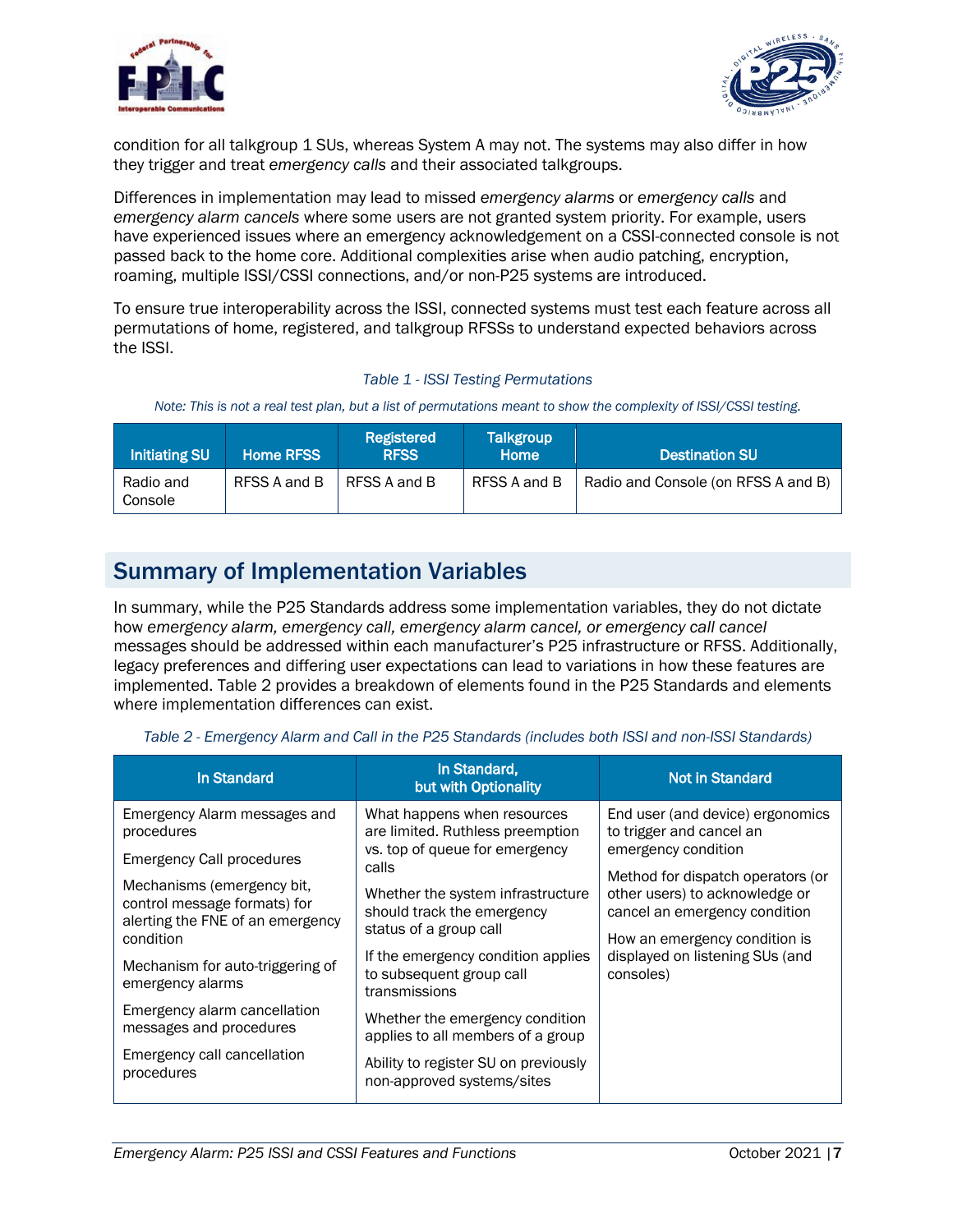



# Other Considerations

 The rising popularity of long-term evolution (LTE) and land mobile radio (LMR) interconnections necessitates an extension of the *emergency alarm* and *emergency call* features to LTE users connected to an LMR system. A joint Alliance for Telecommunications Industry Solutions (ATIS) and the Telecommunications Industry Association (TIA) working group is currently defining an interworking function (IWF) between LMR and LTE systems.



 *Figure 3 - Complex ISSI/CSSI and LMR/LTE Considerations* 

## Addressing Emergency Challenges

Various efforts have been taken or are underway to address this topic:

- P25 Standards: P25 Trunking Procedures updated to include more detailed procedures for *emergency alarm*, *emergency alarm cancel*, *emergency call*, *and emergency call cancel*
- • Compliance Assessment Program (CAP): ISSI/CSSI conformance testing for *emergency call* and supplementary data features, such as *emergency alarm,* over an ISSI/CSSI. The CAP does not currently perform interoperability testing of these features, but that could be a next step if P25 interoperability testing procedures are developed
- FPIC: ISSI/CSSI Focus Group activities to discuss and share ISSI/CSSI implementation best practices3

### **Conclusion**

 The public safety user community views these well-established features as critical to life safety and have expressed their concerns to the manufacturer community. Because these concerns occur only in specific combinations of manufacturers and in specific conditions, they are difficult to identify and resolve due to their level of complexity and the number of permutations that exist. Additionally, existing implementations conform with P25 standards; as such, issues can only be identified through extensive interoperability testing and/or during live operations.

 <sup>3</sup> Through these efforts, FPIC has developed ISSI/CSSI documents such as ISSI/CSSI Best Practices Volume 1 and Volume

<sup>2.</sup> These documents can be found at [cisa.gov/safecom/fpic](https://cisa.gov/safecom/fpic)